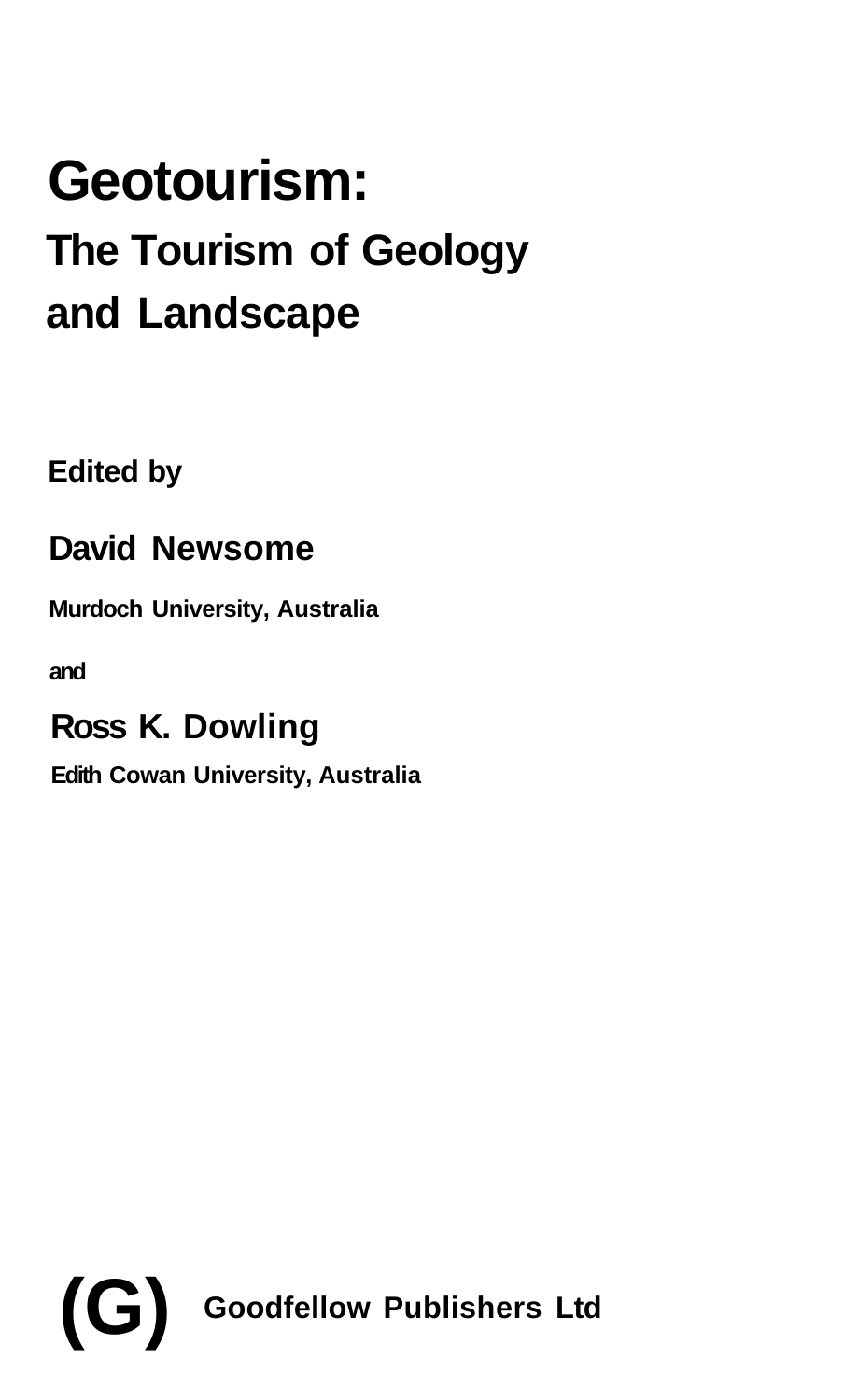## **Contents**

| 1  | Setting an agenda for geotourism<br>David Newsome and Ross Dowling                                                                                                                                                                                                                                                                                         | 1   |
|----|------------------------------------------------------------------------------------------------------------------------------------------------------------------------------------------------------------------------------------------------------------------------------------------------------------------------------------------------------------|-----|
| 2  | The significance of aesthetic landscape appreciation to modern<br>geotourism provision<br>Thomas A. Hose, Buckinghamshire New University, UK                                                                                                                                                                                                               | 13  |
| 3  | Australia's geological heritage: a national inventory for future<br>geoparks and geotourism<br>Bernard Joyce, University of Melbourne, Australia                                                                                                                                                                                                           | 27  |
| 4  | Centralized data management approaches in geotourism:<br>a view from Finland<br>Ari Brozinski, University of Turku, Finland                                                                                                                                                                                                                                | 46  |
| 5  | Promoting geotourism: a case study from Northeast Iceland<br>John S. Hull, New Zealand Tourism Research Institute/Icelandic Tourism<br><b>Research Centre</b>                                                                                                                                                                                              | 61  |
| 6  | The Australian Alps: opportunities and challenges for geotourism<br>Pascal Scherrer, Edith Cowan University, Australia and Catherine Marina<br>Pickering, Griffith University, Australia                                                                                                                                                                   | 11  |
| 7  | Reconsidering the boundaries and applications of Geotourism -<br>lessons learnt from tourism at Mount Vesuvius<br>Jonathan Karkut, London Metropolitan University, UK                                                                                                                                                                                      | 88  |
| 8  | Management of geotourism stakeholders - experiences from<br>the Network History of the Earth<br>Christof Pforr, Curtin University of Technology, Australia and Andreas<br>Megerle, Karlsruhe Institute of Technology, Germany                                                                                                                              | 100 |
| 9  | Geotourism in the Hawaiian Islands<br>Lisa M. King, James Cook University, Cairns, Australia                                                                                                                                                                                                                                                               | 114 |
| 10 | The Cretaceous fossil sites of South Korea: identifying geosites,<br>science and geotourism<br>In Sung Paik, Pukyong National University, Korea, Min Huh, Chonnam<br>National University, Korea, Hyun Joo Kim, Pukyong National University,<br>Korea, Sook Ju Kim, Pukyong National University, Korea, and David<br>Newsome, Murdoch University, Australia | 126 |
| 11 | Geotourism and geotourist education in Poland<br>Tadeusz Slomka and Wojciech Mayer, AGH - University of Science and<br>Technology, Poland                                                                                                                                                                                                                  | 142 |
| 12 | Geotourism product interpretation: Rangitoto Island, Auckland,<br><b>New Zealand</b><br>Christian Wittlich, Johannes Gutenberg-Universitat Mainz, Germany and<br>Sarah Palmer, Murdoch University, Australia                                                                                                                                               | 158 |